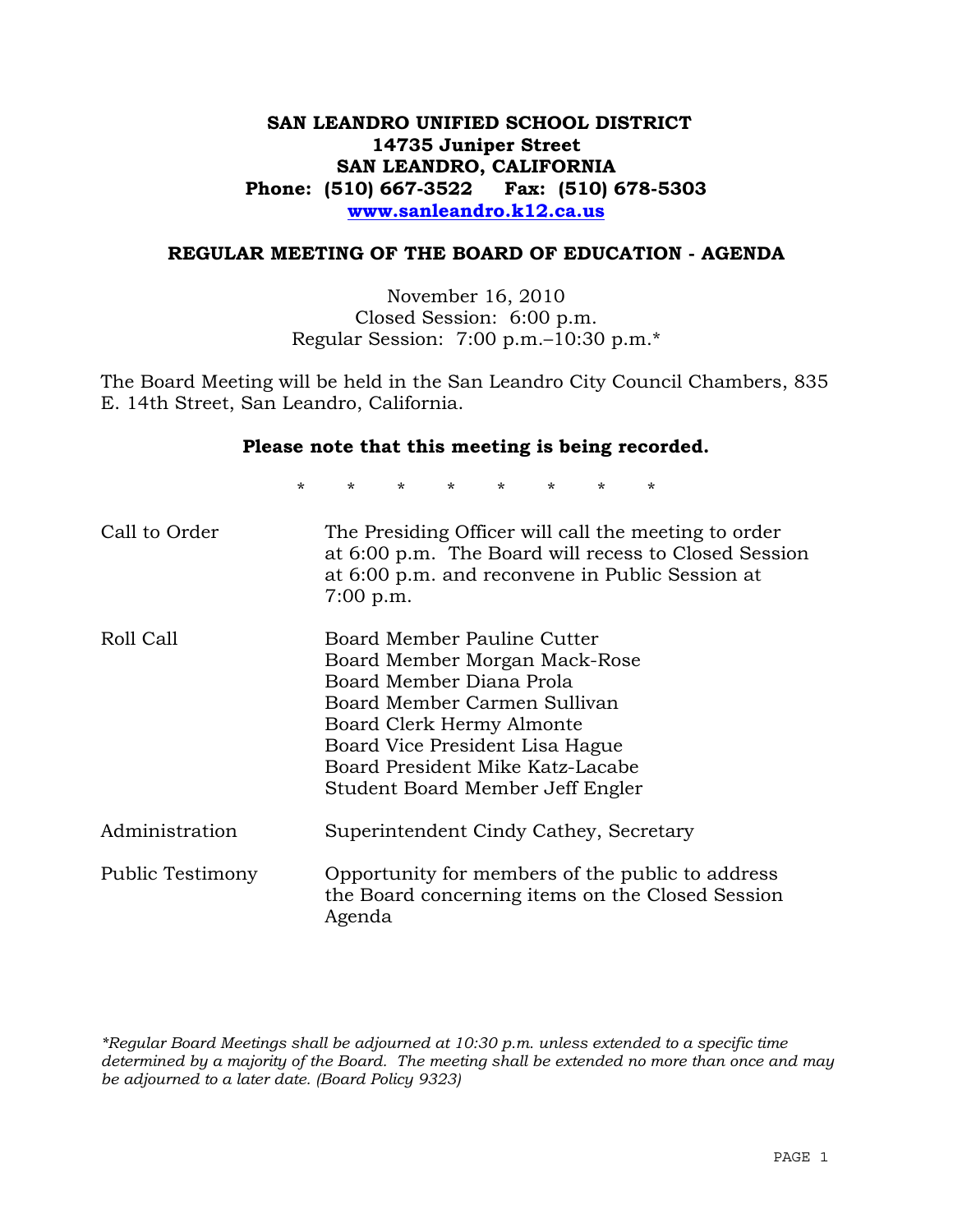Prior to the Public Session, the Board will meet in Closed Session pursuant to to Education Code Sections 35146 and 48918(c), and Government Code Sections 54957, 54957.6, 54956.9, and 54956.8.

- a) Student Expulsions
- b) Public Employee Discipline/Dismissal/Release/Hiring
- c) Conference with Labor Negotiator
- d) Conference with Legal Counsel Anticipated Litigation Significant exposure to litigation – 1 case
- e) Conference with Real Property Negotiator Property(ies)

| Report Closed<br>Session Action | Motion Second Vote                                                                                                                                                                                                                                                                                                                                                                                                                                                                                                                                                                                                                                                                                                                                                                                                                                                                                                                                                                                                                   |
|---------------------------------|--------------------------------------------------------------------------------------------------------------------------------------------------------------------------------------------------------------------------------------------------------------------------------------------------------------------------------------------------------------------------------------------------------------------------------------------------------------------------------------------------------------------------------------------------------------------------------------------------------------------------------------------------------------------------------------------------------------------------------------------------------------------------------------------------------------------------------------------------------------------------------------------------------------------------------------------------------------------------------------------------------------------------------------|
| Pledge of Allegiance            |                                                                                                                                                                                                                                                                                                                                                                                                                                                                                                                                                                                                                                                                                                                                                                                                                                                                                                                                                                                                                                      |
| Approve Agenda                  | Approve the Regular Meeting Agenda of November 16,<br>2010                                                                                                                                                                                                                                                                                                                                                                                                                                                                                                                                                                                                                                                                                                                                                                                                                                                                                                                                                                           |
|                                 | Motion __________ Second __________ Vote ________                                                                                                                                                                                                                                                                                                                                                                                                                                                                                                                                                                                                                                                                                                                                                                                                                                                                                                                                                                                    |
| Legal Statement                 | Members of the audience who wish to address the<br>Board are asked to complete the yellow card available at<br>the entrance and submit it to the Board's Administrative<br>Assistant. Speakers who have completed the card will be<br>called when the item is reached on the agenda or, for<br>non-agenda items, during the Public Testimony. Cards<br>are to be turned in before the item is reached on the<br>agenda. Please note that this meeting is being recorded.<br>State law prohibits the Board of Education from taking<br>any action on or discussing items that are not on the<br>posted agenda except to A) briefly respond to statements<br>made or questions posed by the public in attendance; B)<br>ask questions for clarification; C) provide a reference to a<br>staff member or other resource for factual information in<br>response to the inquiry; or D) ask a staff member to<br>report back on the matter at the next meeting and/or put<br>it on a future agenda. (Government Code Section<br>54954.2(a) |
|                                 |                                                                                                                                                                                                                                                                                                                                                                                                                                                                                                                                                                                                                                                                                                                                                                                                                                                                                                                                                                                                                                      |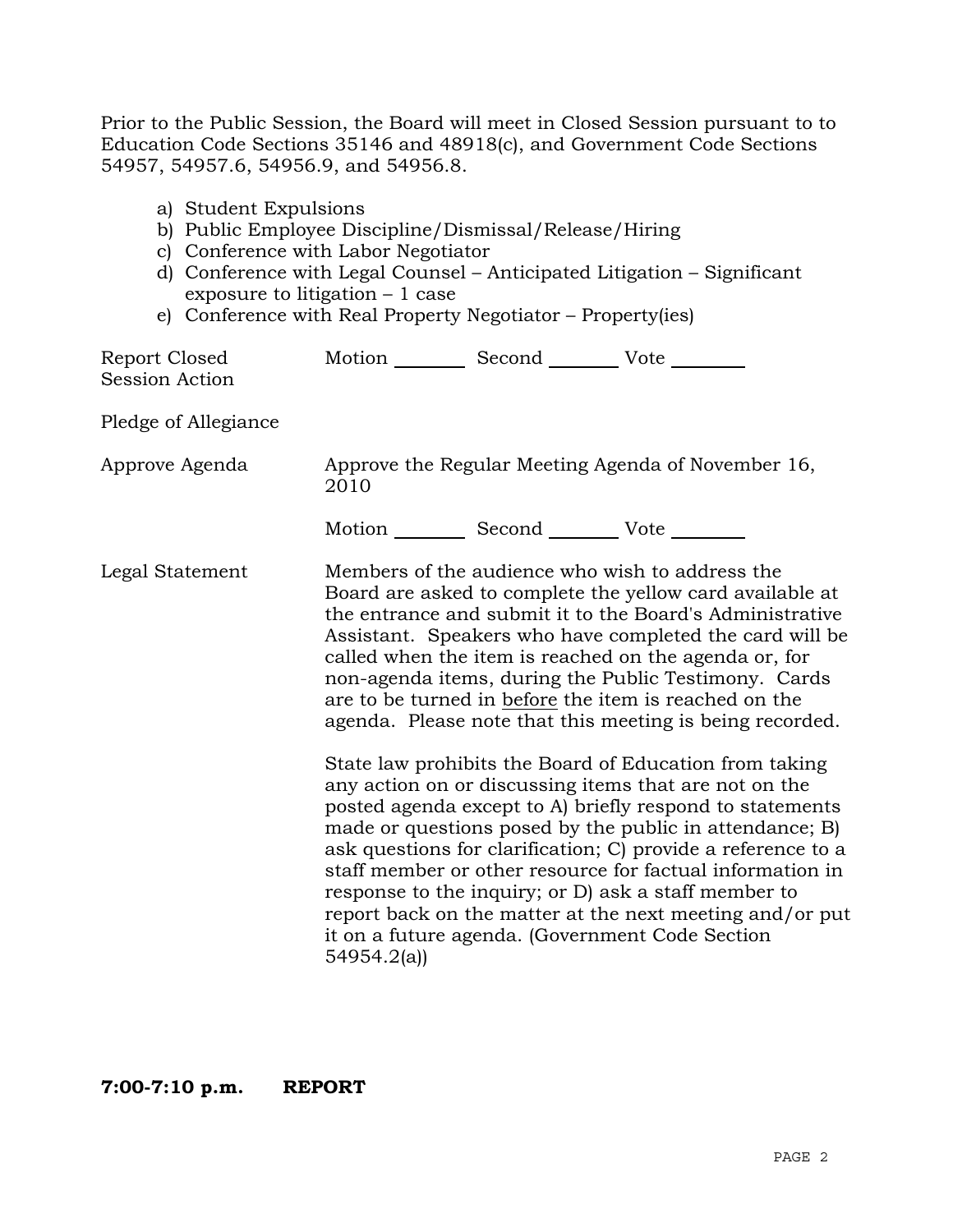Parks & Recreation Commission Report: Juan Manuel Martinez, San Leandro Unified School District Representative updated the Board on activities of the Parks & Recreation Commission.

## **7:10-7:20 p.m. PRESENTATION**

Superintendent Cindy Cathey will share highlights of the presentation that was made as part of the Chamber of Commerce San Leandro By Design Initiative. The initiative is an opportunity to strengthen current and build new partnerships between the school district, the City, and the Chamber of Commerce. The presentation will include: key messages that were shared at the event, other presentations that were made, questions and responses from the audience, and next steps.

## **7:20-7:30 p.m. PUBLIC TESTIMONY ON NON-AGENDA ITEMS**

Members of the audience, who wish to address the Board, please complete the yellow card available at the entrance and submit it to the Board's Administrative Assistant. Cards are to be turned in before the item is reached on the agenda.

| Correspondence                          |  |  |  |
|-----------------------------------------|--|--|--|
|                                         |  |  |  |
| <b>Student Board Member Report</b>      |  |  |  |
| Union Representative Reports            |  |  |  |
| Superintendent's Report                 |  |  |  |
| <b>Board Committee Reports</b>          |  |  |  |
| Communication                           |  |  |  |
| • Facilities/Technology                 |  |  |  |
| Board Representatives' Reports          |  |  |  |
| Eden Area Regional Occupational Program |  |  |  |

## **8:00-8:10 p.m. CONSENT ITEMS**

These items are considered routine and may be enacted by a single motion. At the request of any member of the Board, any item on the consent agenda shall be removed and given individual consideration for action as a regular agenda item.

General Services

1.1-C Staff Recommendation: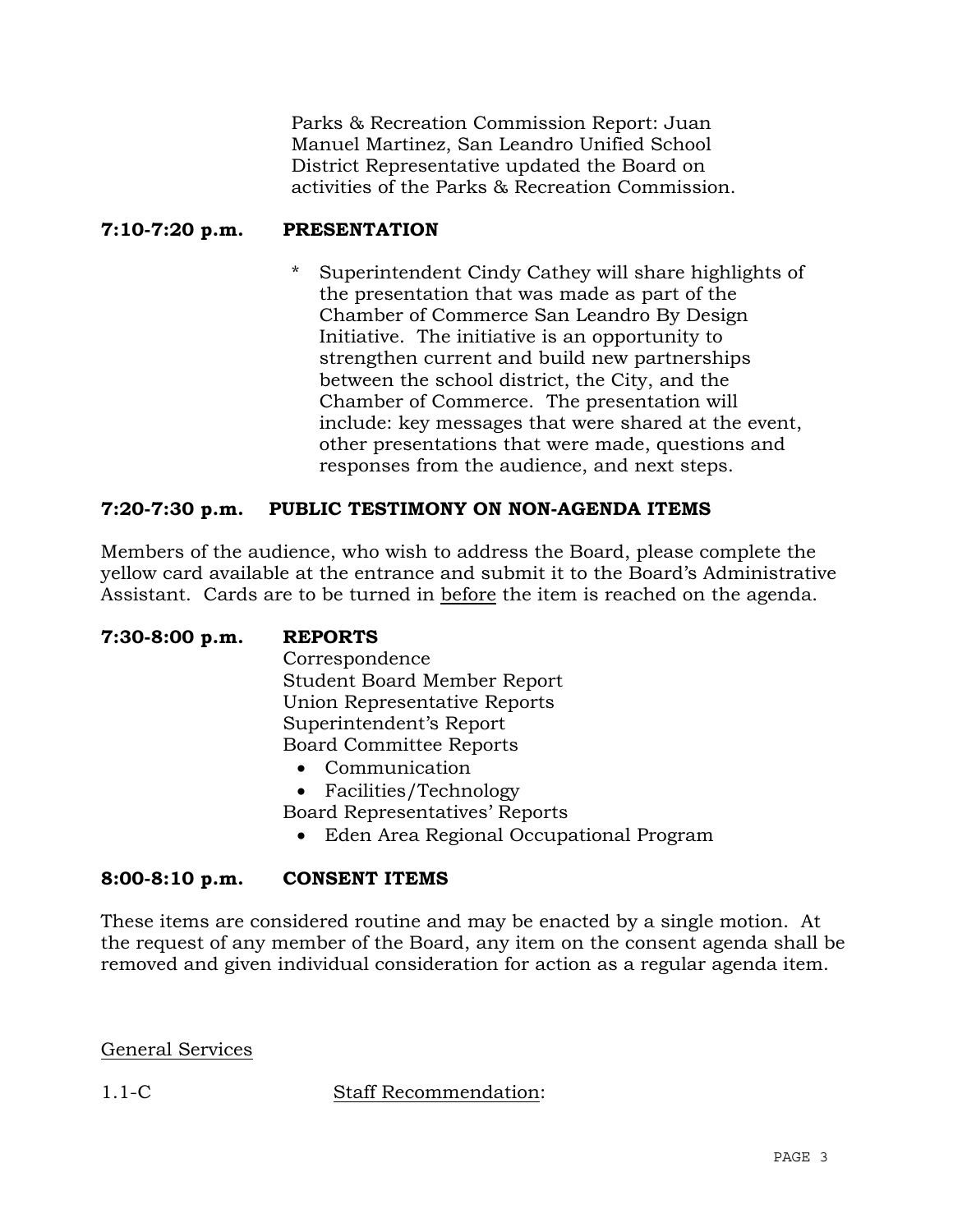| Approval of Board<br>Minutes                 | Approve the minutes of the regular Board meeting<br>on November 2, 2010.                                                                                                                                        |
|----------------------------------------------|-----------------------------------------------------------------------------------------------------------------------------------------------------------------------------------------------------------------|
|                                              | Motion _________ Second __________ Vote _______                                                                                                                                                                 |
| Human Resources                              |                                                                                                                                                                                                                 |
| $2.1-C$<br>Acceptance of<br>Personnel Report | Staff Recommendation:<br>Accept Personnel Report as submitted.                                                                                                                                                  |
|                                              | Motion _________ Second __________ Vote _______                                                                                                                                                                 |
| <b>Educational Services</b>                  |                                                                                                                                                                                                                 |
| $3.1-C$<br>Acceptance of<br>Donations        | Staff Recommendation:<br>Approve the acceptance of gifts to the District as<br>follows:                                                                                                                         |
|                                              | Jefferson Elementary School<br>1 portable basketball hoop from WalMart, San<br>Leandro<br>Various school supplies from Regina Davis                                                                             |
|                                              | <b>Madison Elementary School</b><br>1 portable basketball hoop from WalMart, San<br>Leandro<br>Various school supplies from Regina Davis<br>$\bullet$                                                           |
|                                              | Roosevelt Elementary School<br>\$150 for general use from Stephen & Amy<br>Cassidy                                                                                                                              |
|                                              | <b>Washington Elementary School</b><br>\$92 through the Matching Gifts Program from<br>PG&E                                                                                                                     |
|                                              | <u>John Muir Middle School</u><br>\$5,000 in support of the Boys and Girls<br>Basketball Program at Muir from San Leandro<br><b>Sports Foundation</b><br>\$289 from Life Touch from student picture<br>packages |
|                                              | Motion _________ Second __________ Vote _______                                                                                                                                                                 |
| $3.2 - C$<br>Non-Public School<br>Contracts  | <b>Staff Recommendation:</b><br>Approve the non-public school/agency contracts<br>for the 2010-2011 school year.                                                                                                |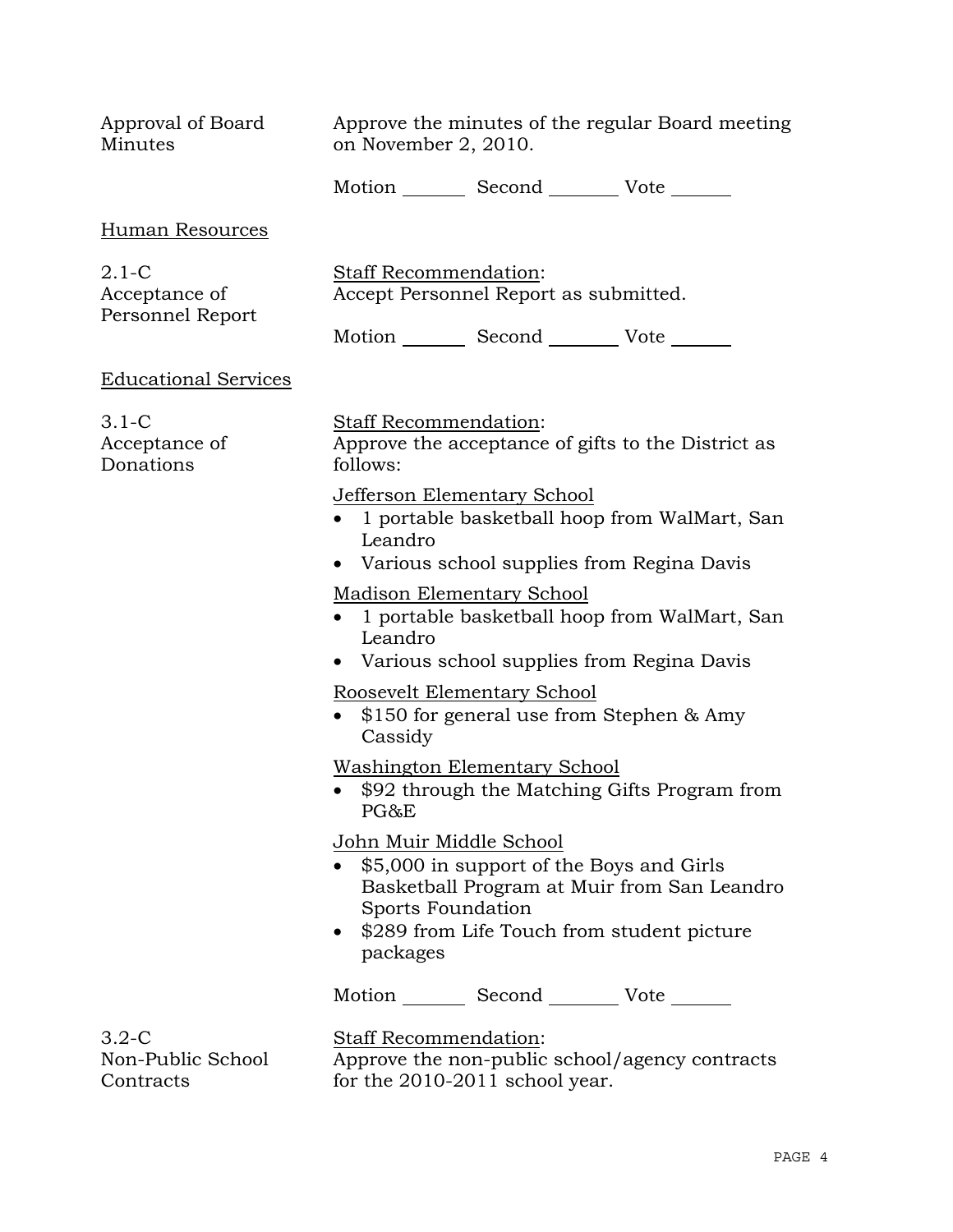|                                                                                                                                                                                                                                                                             | Motion _________ Second __________ Vote _______                                                                                                                                                                                                                                                                                         |
|-----------------------------------------------------------------------------------------------------------------------------------------------------------------------------------------------------------------------------------------------------------------------------|-----------------------------------------------------------------------------------------------------------------------------------------------------------------------------------------------------------------------------------------------------------------------------------------------------------------------------------------|
| $3.3 - C$<br>Memorandum of<br>Understanding<br>between the San<br>Leandro Unified School<br>District and Girl<br>Scouts of Northern<br>California to Provide<br>"Girls Go Tech"<br>Enrichment Classes at<br>John Muir and<br><b>Bancroft ASES</b><br>Programs for the 2010- | Staff Recommendation:<br>Approve the Memorandum of Understanding<br>between the San Leandro Unified School District<br>and Girl Scouts of Northern California to Provide<br>"Girls Go Tech" Enrichment Classes at John Muir<br>and Bancroft ASES Programs for the 2010-2011<br>School Year.                                             |
| 2011 School Year                                                                                                                                                                                                                                                            | Motion _________ Second ___________ Vote _______                                                                                                                                                                                                                                                                                        |
| $3.4-C$<br>Agreement between San<br>Leandro Unified School<br>District and San Diego<br>County Office of<br>Education for Cycle of<br>Inquiry<br>Facilitation/Professional<br>Learning Communities<br>with our Biliteracy Task<br>Force for the 2010-2011<br>School Year    | Staff Recommendation:<br>Approve the agreement between San Leandro<br>Unified School District and San Diego County<br>Office of Education for Cycle of Inquiry<br>Facilitation/Professional Learning Communities<br>with our Biliteracy Task Force for the 2010-2011<br>school year.<br>Motion _________ Second __________ Vote _______ |
| $3.5 - C$<br>Out-of-Country Field<br>Trip for San Leandro<br>High School Fred T.<br>Korematsu Campus<br>Students to Paris,<br>France, April 9-16,                                                                                                                           | <b>Staff Recommendation:</b><br>Approve the out-of-country field trip for San<br>Leandro High School Fred T. Korematsu students<br>to Paris, France, April 9-16, 2011.                                                                                                                                                                  |
| 2011                                                                                                                                                                                                                                                                        | Motion _________ Second __________ Vote _______                                                                                                                                                                                                                                                                                         |
| 3.6-C                                                                                                                                                                                                                                                                       | <b>Staff Recommendation:</b>                                                                                                                                                                                                                                                                                                            |

Memorandum of Understanding between Dyanna Christie, GEAR UP External Evaluator and District.

Approve the Memorandum of Understanding between Dyanna Christie, GEAR UP External Evaluator and Independent Contractor; CitySpan Technologies; and the San Leandro Unified School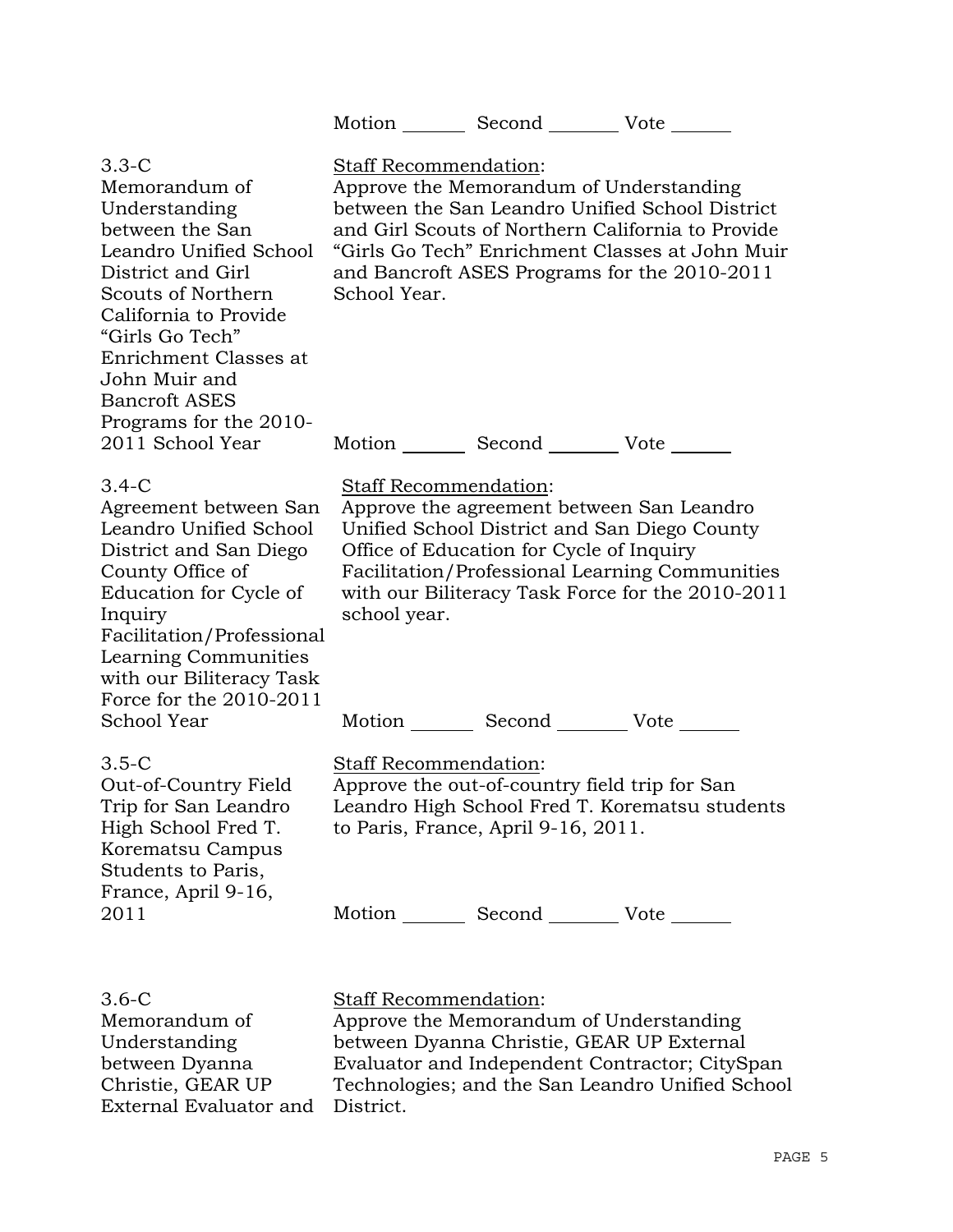| Independent<br>Contractor; CitySpan<br>Technologies; and the<br>San Leandro Unified<br><b>School District</b>                                                                                                       |                                                    | Motion _________ Second __________ Vote _______                                                 |                                                                                                                                                      |
|---------------------------------------------------------------------------------------------------------------------------------------------------------------------------------------------------------------------|----------------------------------------------------|-------------------------------------------------------------------------------------------------|------------------------------------------------------------------------------------------------------------------------------------------------------|
| 3.7-C<br>Limited-Term Contract<br>between San Leandro<br><b>Unified School District</b><br>and Margaret Kato for<br><b>School Health Services</b><br>for the 2010-2011<br><b>School Year</b>                        | Staff Recommendation:<br>school year.              | Leandro Unified School District and Margaret<br>Motion _________ Second __________ Vote _______ | Approve the limited-term contract between San<br>Kato for School Health Services for the 2010-2011                                                   |
| $3.8-C$<br>Contract between the<br>San Leandro Unified<br>School District and<br>Performance Fact, Inc.<br>for Program<br><b>Improvement Services</b><br>for Woodrow Wilson                                         | Staff Recommendation:<br>Wilson Elementary School. |                                                                                                 | Approve the Contract between the San Leandro<br>Unified School District and Performance Fact, Inc.<br>for Program Improvement Services for Woodrow   |
| Elementary School<br>3.9-C<br>Memorandum of<br>Understanding<br>between San Leandro<br><b>Unified School District</b><br>and Parent Institute for<br>Quality Education<br>(PIQE) for John Muir<br>Middle School for | <b>Staff Recommendation:</b><br>year.              | Motion Second Vote<br>Approve the Memorandum of Understanding                                   | between San Leandro Unified School District and<br>Parent Institute for Quality Education (PIQE) for<br>John Muir Middle School for 2010-2011 school |
| 2010-2011 School Year Motion ________ Second ________ Vote ______                                                                                                                                                   |                                                    |                                                                                                 |                                                                                                                                                      |

3.10-C Recommendation to Continue the Expulsion Order

# Staff Recommendation:

Approve the recommendation from the Director of Student Support Services for continuation of the expulsion order for student E26-09/10 who has left the San Leandro Unified School District and we are unable to verify the success of his/her expulsion order.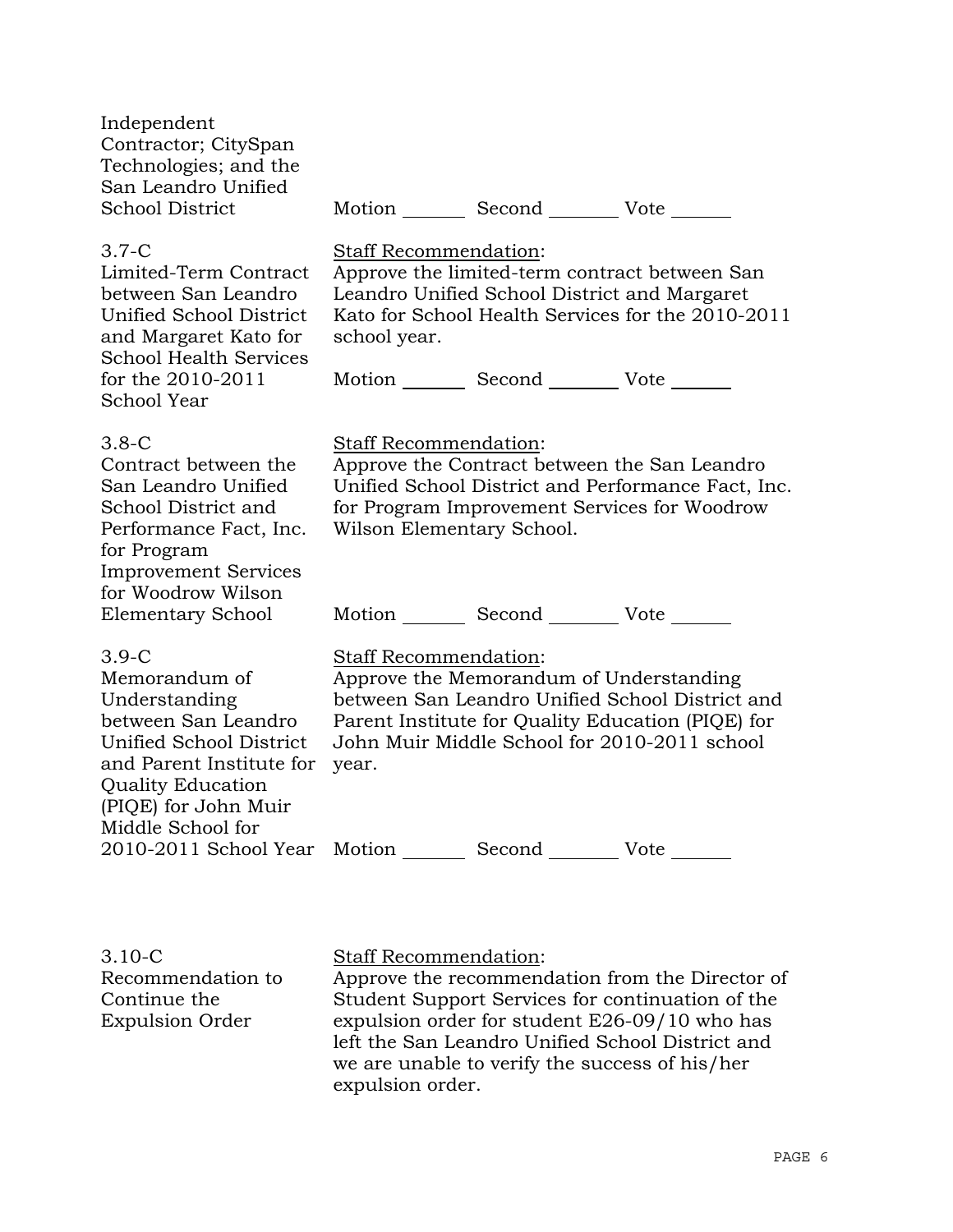|                                                                                                                                                                                    |                                                                                                                                                                   | Motion Second Vote                                                                                           |                                                                                                                                                  |
|------------------------------------------------------------------------------------------------------------------------------------------------------------------------------------|-------------------------------------------------------------------------------------------------------------------------------------------------------------------|--------------------------------------------------------------------------------------------------------------|--------------------------------------------------------------------------------------------------------------------------------------------------|
| $3.11 - C$<br>Proposed Stipulated<br><b>Expulsion Order</b>                                                                                                                        | Staff Recommendation:<br>Approve the recommendation from the Director of<br>Student Support Services for the stipulated<br>expulsion order for student E05-10/11. |                                                                                                              |                                                                                                                                                  |
|                                                                                                                                                                                    |                                                                                                                                                                   | Motion _________ Second __________ Vote _______                                                              |                                                                                                                                                  |
| <b>Business Operations</b>                                                                                                                                                         |                                                                                                                                                                   |                                                                                                              |                                                                                                                                                  |
| $4.1 - C$<br>Ratification of Payroll                                                                                                                                               | Staff Recommendation:<br>\$4,508,263.50.                                                                                                                          |                                                                                                              | Ratify October 2010 payroll in the amount of                                                                                                     |
|                                                                                                                                                                                    |                                                                                                                                                                   | Motion _________ Second __________ Vote _______                                                              |                                                                                                                                                  |
| $4.2-C$<br>Approval of Bill<br>Warrants                                                                                                                                            | Staff Recommendation:                                                                                                                                             | the amount of \$2,909,010.74.                                                                                | Approve Bill Warrants #88109554-88113179 in                                                                                                      |
|                                                                                                                                                                                    |                                                                                                                                                                   | Motion _________ Second __________ Vote _______                                                              |                                                                                                                                                  |
| Facilities and Construction                                                                                                                                                        |                                                                                                                                                                   |                                                                                                              |                                                                                                                                                  |
| $5.1 - C$<br>Amendment #3 to the<br>Division of the State<br>Architects Inspector of<br>Record Professional<br>Services Contract with<br>Jerome Zalinski for<br>Multiple Measure B | Staff Recommendation:<br>\$12,000.                                                                                                                                | services contract with Jerome Zalinski for                                                                   | Approve amendment #3 to the Division of the<br>State Architects Inspector of Record professional<br>multiple Measure B projects in the amount of |
| Projects                                                                                                                                                                           |                                                                                                                                                                   | Motion Second Vote                                                                                           |                                                                                                                                                  |
|                                                                                                                                                                                    |                                                                                                                                                                   |                                                                                                              |                                                                                                                                                  |
| $5.2-C$<br>Final Change Order #2<br>to the West Coast<br>Contractors Inc.<br><b>Construction Contract</b><br>for the Wilson<br>Elementary School<br>Heating and Roofing<br>Project | Staff Recommendation:<br>\$1,744,810.                                                                                                                             | School Heating and Roofing project, a 4.6%<br>increase to the prior contract amount of<br>Motion Second Vote | Approve final Change Order #2 to the West Coast<br>Contractors Inc. construction contract in the<br>amount of \$76,906 for the Wilson Elementary |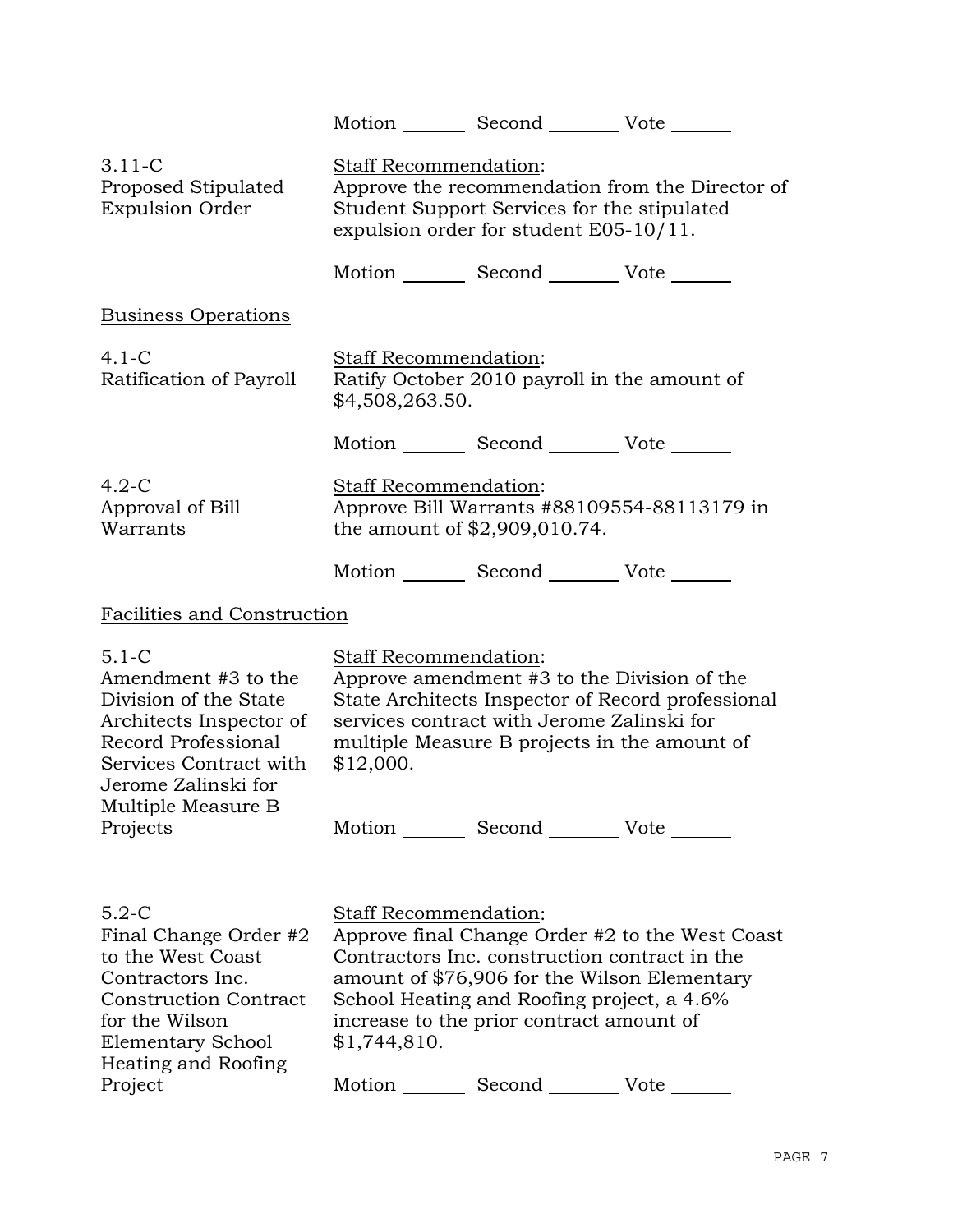| $5.3-C$<br>Amendment #1 to WLC<br>Architects Contract for<br><b>Additional Design</b><br>Services at the San<br>Leandro High School<br>Open Space (Business    | <b>Staff Recommendation:</b><br>Approve Amendment #1 for $$74,800$ to WLC<br>Architects contract for additional design services<br>at the San Leandro High School Open Space<br>(Business Academy) project.                                                                                   |
|----------------------------------------------------------------------------------------------------------------------------------------------------------------|-----------------------------------------------------------------------------------------------------------------------------------------------------------------------------------------------------------------------------------------------------------------------------------------------|
| Academy) Project                                                                                                                                               | Motion Second Vote                                                                                                                                                                                                                                                                            |
| $5.4 - C$<br>Final Change Order<br>#10 to the Jeff Luchetti<br>Construction Inc.<br>Contract for the San<br>Leandro High School<br>Fred T. Korematsu<br>Campus | Staff Recommendation:<br>Approve the final Change Order #10 of \$270,265<br>to the Jeff Luchetti Construction Inc. contract for<br>the San Leandro High School Fred T. Korematsu<br>Campus, a 1.22% increase to the prior contract<br>amount of \$22,130,130.<br>Second Vote<br>Motion $\_\_$ |
|                                                                                                                                                                |                                                                                                                                                                                                                                                                                               |

## **8:10-8:25 p.m. CONFERENCE**

These items are submitted for advance planning and to assist the Board in establishing future agenda items. The Board may, however, take action on the following:

## Business Operations

| $4.1-CF$<br>Contract with BLX for | <b>Staff Recommendation:</b> | The Board will discuss and consider approving  |      |
|-----------------------------------|------------------------------|------------------------------------------------|------|
| Arbitrage Rebate                  |                              | the contract with BLX for Arbitrage Rebate     |      |
| Services for the                  |                              | Services for the District's General Obligation |      |
| District's General                |                              | Bonds (Measure A and Measure B).               |      |
| <b>Obligation Bonds</b>           |                              |                                                |      |
| (Measure A and                    |                              |                                                |      |
| Measure B)                        | Motion                       | Second                                         | Vote |

## **8:25-8:30 p.m. INFORMATION**

These items are intended to keep the Board informed on various District business matters which do not require action by the Board.

### Business, Operations and Facilities

| $4.1-I$                | <b>Staff Recommendation:</b>               |
|------------------------|--------------------------------------------|
| Miscellaneous Receipts | Miscellaneous receipts in the amount of    |
|                        | $$9,968,850.34$ have been deposited in the |
|                        | Treasury of Alameda County.                |